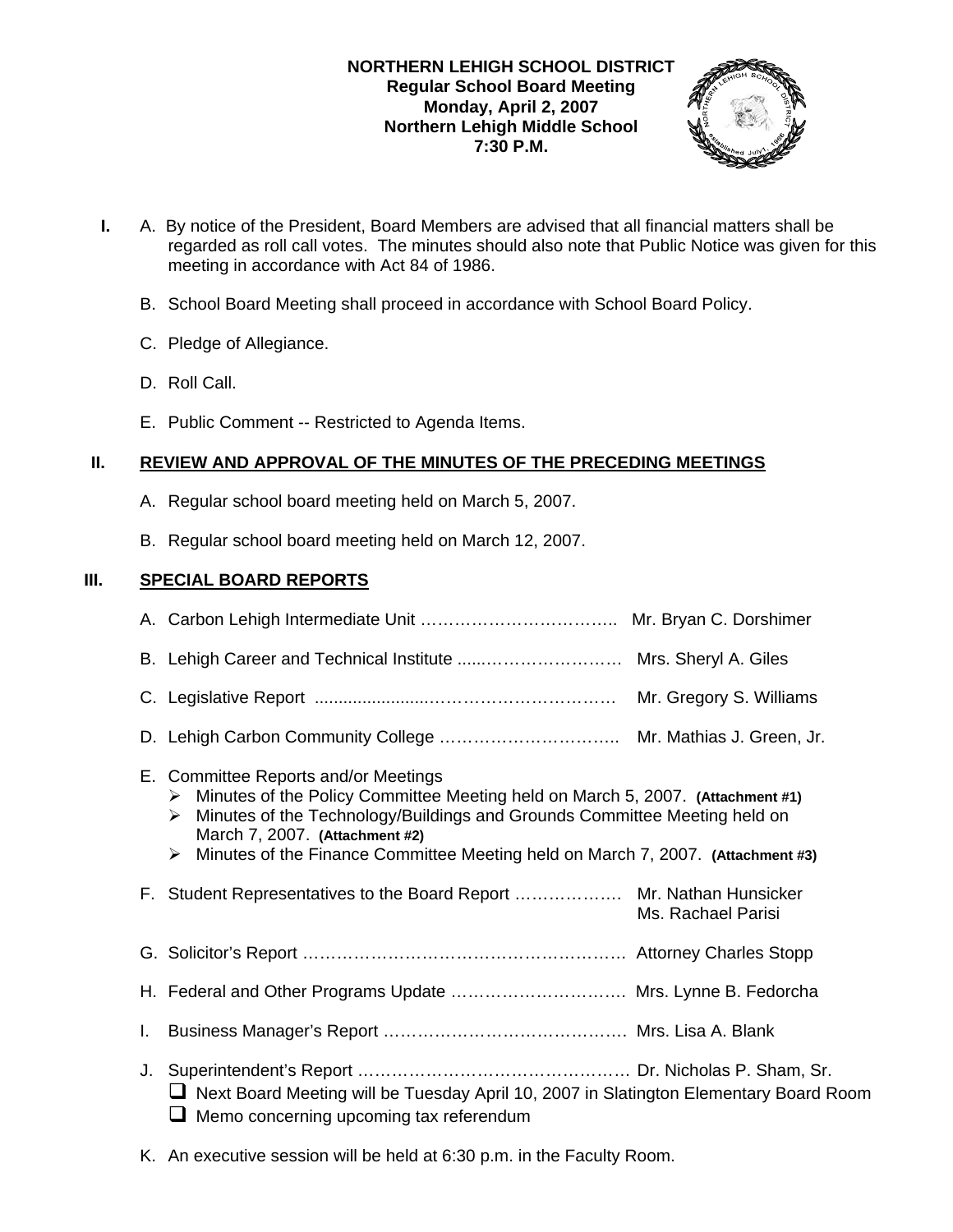#### **IV. PERSONNEL**

### A. Administrative Transfer

| <b>Beverly Rupert</b>  |                                                       |  |
|------------------------|-------------------------------------------------------|--|
| From:                  | Custodian - Afternoon Shift Fulltime Position         |  |
|                        | <b>Peters Elementary School</b>                       |  |
| To:                    | Custodian - Afternoon Shift Fulltime Position         |  |
|                        | Senior High School, replacing James Brown who retired |  |
| <b>Effective Date:</b> | March 16, 2007                                        |  |

### B. Nomination for Appointment

| Custodian - Afternoon Shift Fulltime Position                                                                         |
|-----------------------------------------------------------------------------------------------------------------------|
| Peters Elementary School - Replacing Beverly Rupert who was<br>administratively transferred to the Senior High School |
| \$8.25 Per Hour/8 Hours Per Day/5 Days Per Week                                                                       |
| (2005-2009 ESPA Collective Bargaining Agreement)                                                                      |
|                                                                                                                       |
|                                                                                                                       |

C. Co-curricular Appointment 2006-2007 Joseph Tout **Senior High School Spring Intramural – Weightlifting** \$758.83

### D. Co-Curricular Appointments 2007-2008

 Approve to remove from the table the Co-Curricular Appointments for 2007-2008 that were tabled at the December 20, 2006 regular school board meeting and pulled from the March 5, 2007 regular school board meeting agenda:

| Joe Tout              | <b>Head Football Coach</b>           | \$6,543.21                |
|-----------------------|--------------------------------------|---------------------------|
| <b>Steve Hluschak</b> | <b>Assistant Football Coach</b>      | \$4,252.45                |
| Mark Hoffman          | <b>Assistant Football Coach</b>      | \$4,252.45                |
| Doug Reynolds         | <b>Assistant Football Coach</b>      | \$4,252.45                |
| Dan Blazosky          | <b>Assistant Football Coach</b>      | \$4,252.45                |
| Chad Henritzy         | <b>Assistant Football Coach</b>      | \$4,252.45                |
| Mark Lavine           | Assistant Football Coach             | \$4,252.45 Shared Stipend |
| Andrew Lynn           | <b>Assistant Football Coach</b>      | \$4,252.45 Shared Stipend |
| Jess Schoenberger     | <b>Head Field Hockey Coach</b>       | \$3,920.19                |
| Kelly Follweiler      | <b>Assistant Field Hockey Coach</b>  | \$2,547.65                |
| Dave Oertner          | <b>Head Cross Country Coach</b>      | \$3,920.19                |
| <b>Beth Case</b>      | <b>Assistant Cross Country Coach</b> | \$2,547.65                |
| <b>John Sitaras</b>   | <b>Head Boys Soccer Coach</b>        | \$4,729.54                |
|                       |                                      |                           |

### E. Resignations

- 1. Accept the resignation of Susanne Christman from her position as cook's helper in the Peters Elementary School, effective the last day of cafeteria operations in the 2006/2007 school year, at which time she will begin her retirement from Northern Lehigh School District after 26 years of service.
- 2. Accept the resignation of Mary Anne Shafer from her position as English Teacher in the Middle School, effective the last teacher day of the 2006/2007 school year, at which time she will begin her retirement from Northern Lehigh School District after 32 years of service.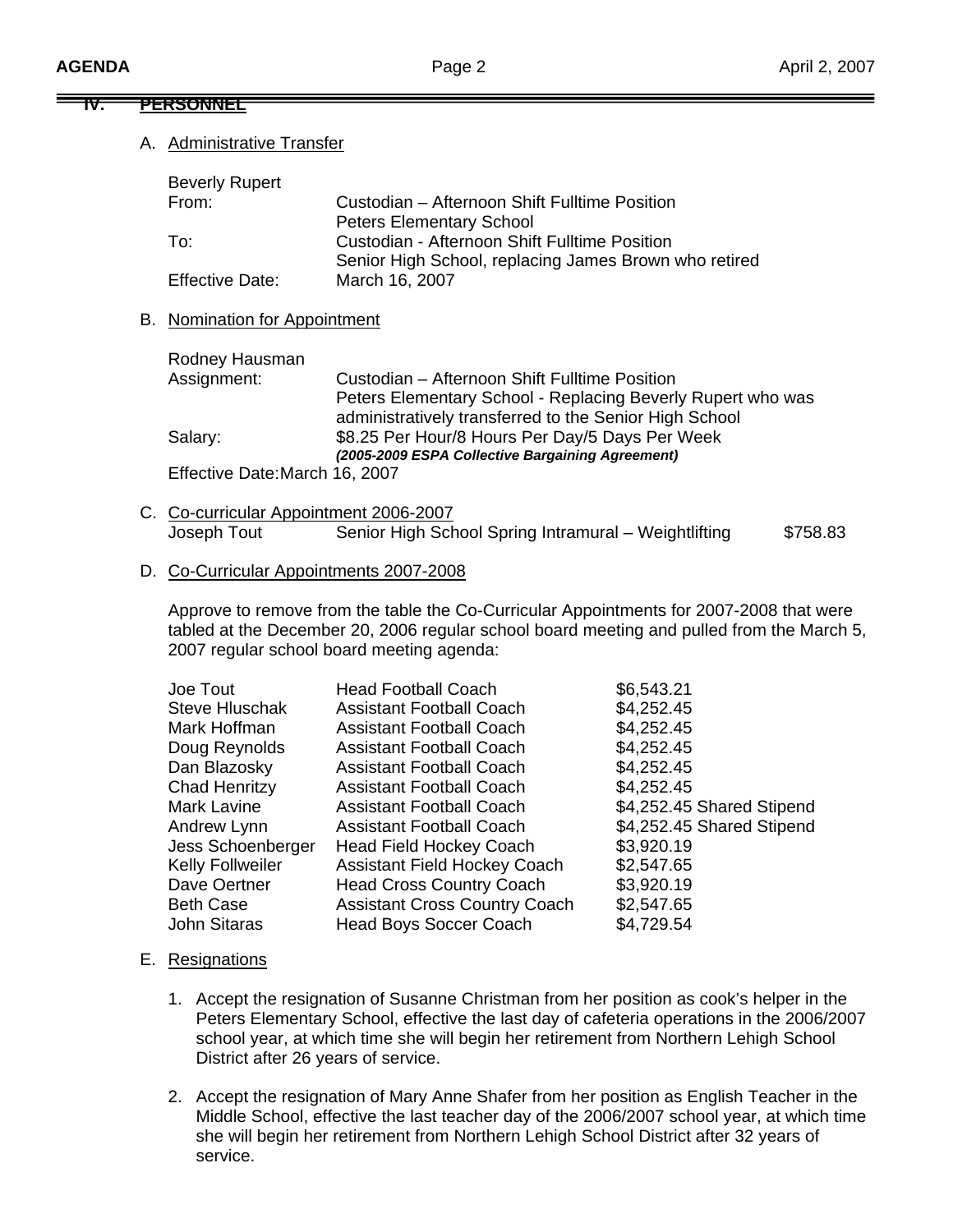3. Accept the resignation of George Weaver from his position as English Teacher in the Middle School, effective the last teacher day of the 2006/2007 school year, at which time he will begin his retirement from Northern Lehigh School District after 32 years of service.

# **V. CONFERENCES**

- A. Tracy Hoffman Mommy, I Don't Feel So Good! Pediatric Problems, Emergencies & Lab Interpretation – May 3, 2007 – Allentown, PA – Registration: \$159.00 - Total Approximate Cost: \$159.00 – Funding: Staff Development Slatington Elementary Budget **(Attachment #4)**
- B. Janelle Reiser Mommy, I Don't Feel So Good! Pediatric Problems, Emergencies & Lab Interpretation – May 3, 2007 – Allentown, PA – Registration: \$159.00 - Total Approximate Cost: \$159.00 – Funding: Staff Development Peters Elementary Budget **(Attachment #4)**
- C. Maria Pinnata The IDEA Today: The Latest and Greatest May 11, 2007 Lehigh University Bethlehem, PA – Registration: \$145.00 – Total Approximate Cost: \$145.00 - Funding: Administration Staff Development Budget **(Attachment #5)**
- D. Aileen Yadush Rigor and Relevance for All High School Students April 4, 2007 Hershey, PA – Lodging: \$151.51 - Total Approximate Cost: \$151.51 – Funding: Administration Staff Development Budget **(Attachment #6)**
- E. Jill Chamberlain 2006 Safe Schools Conference April 30, 2007 May 2, 2007 Harrisburg, PA – Lodging: \$372.78 - Total Approximate Cost: \$372.78 – Funding: Title IV Safe and Drug Free Schools **(Attachment #7)**
- F. High Schools That Works Conference

 Approve to send five teachers and one administrator to the High Schools That Works Conference in New Orleans, LA from July 11-14, 2007 at a cost not to exceed \$6845.00. Expenses for the district administrator will be paid for by a grant through Lehigh Career and Technical Institute.

## **VI. POLICY**

- A. Board Policy Second Reading
	- 1. Approve revisions to existing school board policy #100 Strategic Plan, as presented after second reading. **(Attachment #8)**
- B. Homebound Instruction
	- 1. It is recommended that the Board of Education grant continued homebound instruction for a 12<sup>th</sup> Grade Student, Student No.74500, for five hours per week until the end of the 2006-2007 school year.
	- 2. It is recommended that the Board of Education grant continued homebound instruction for an 11<sup>th</sup> Grade Student, Student No.862500, for five hours per week continuing until May 20, 2007.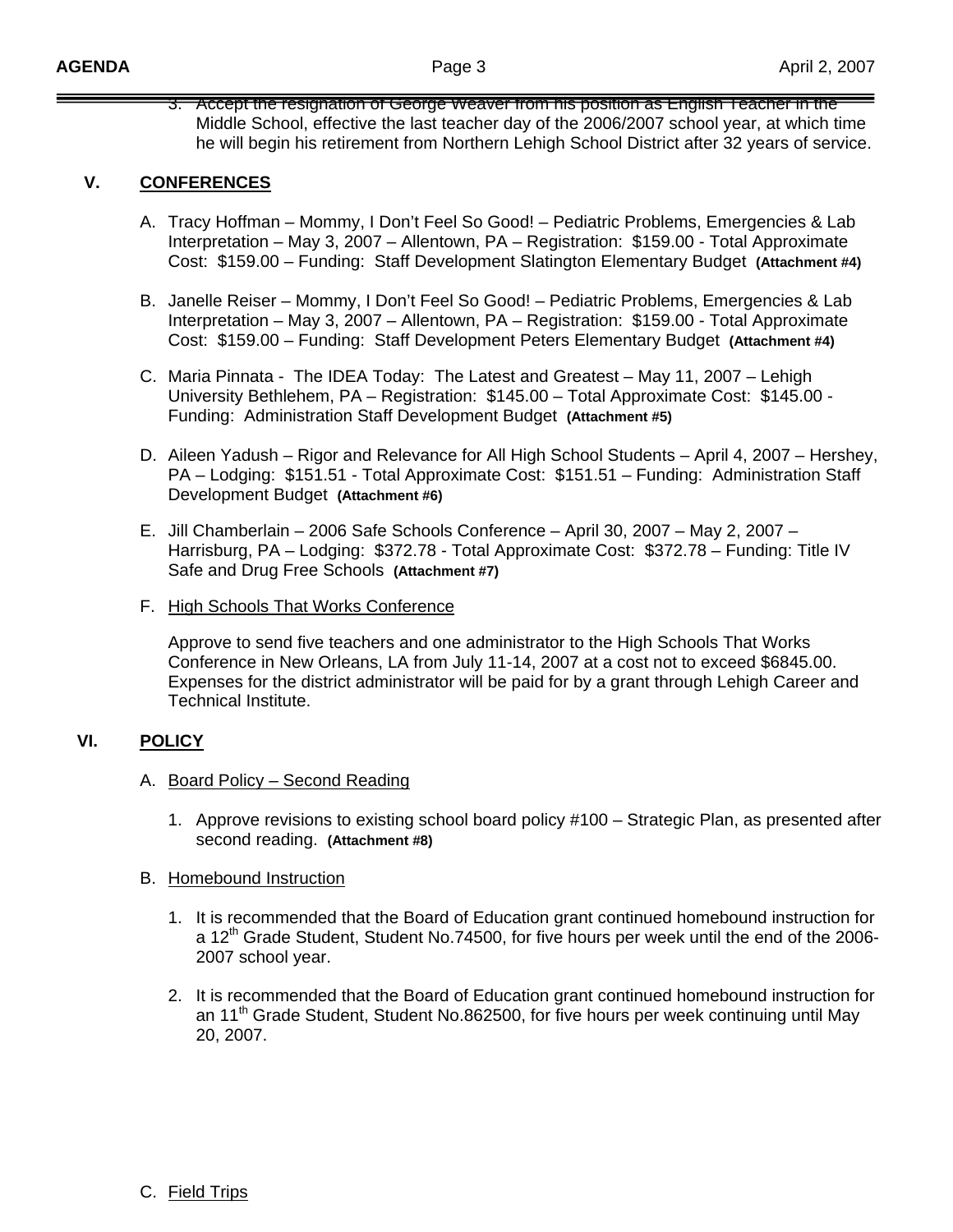- 1. National Honor Society New York City April 7, 2007 Funded by students.
- 2. Biology I Class Philadelphia Zoo May 15, 2007 Funded by students and School District Budget.
- D. Resolution No Child Left Behind Improvements 2007

 Approve the proposed resolution supporting the passage of the No Child Left Behind Improvements of 2007 as presented:

 **WHEREAS,** on January 8, 2002, President Bush signed into law the No Child Left Behind (NCLB) Act of 2001, which applies to all school districts and schools within states that accept federal Title I dollars; and

 **WHEREAS,** the Northern Lehigh Board of School Directors supports the goals of NCLB of raising student achievement; closing the achievement gap; and ensuring that each child has a highly qualified teacher; and

 **WHEREAS,** the Northern Lehigh Board of School Directors continues to welcome the accountability for improving student and school performance; and

 **WHEREAS,** the Northern Lehigh Board of School Directors has had four years of operational experience in implementing NCLB and;

 **WHEREAS,** the Northern Lehigh Board of School Directors has identified improvements that could be made to NCLB that would eliminate barriers to full implementation of the federal law; and

 **WHEREAS,** the National School Boards Association (NSBA) developed draft legislation based on input from local school boards across the nation that would address the concerns of local school boards, and improve the implementation of NCLB; and

 **WHEREAS,** in April 2006 the NSBA Delegate Assembly re-affirmed its support of federal legislation that is consistent with the NSBA draft legislation, and

 **WHEREAS,** in January 2007 Representative Don Young (R-AK) re-introduced legislation, the No Child Left Behind Improvements Act of 2007, H.R. 648, that is consistent with the NSBA draft legislation; now therefore, be it

 **RESOLVED,** That the Northern Lehigh Board of School Directors urges Congressman Charles Dent to fully support H.R. 648 by becoming a co-sponsor of the bill, and be it further

 **RESOLVED,** That the Northern Lehigh Board of School Directors seeks the support of local community and civic leaders and appropriate members of the Pennsylvania State Legislature in encouraging Congressman Charles Dent to become a co-sponsor of H.R. 648, and be it finally

 **RESOLVED,** that copies of this resolution be sent to members of the Pennsylvania U.S. congressional delegation, the governor, the members of the Pennsylvania State Legislature, local public governing officials, and the Secretary of Education, Dr. Gerald L. Zahorchak.

E. Resolution For Act 4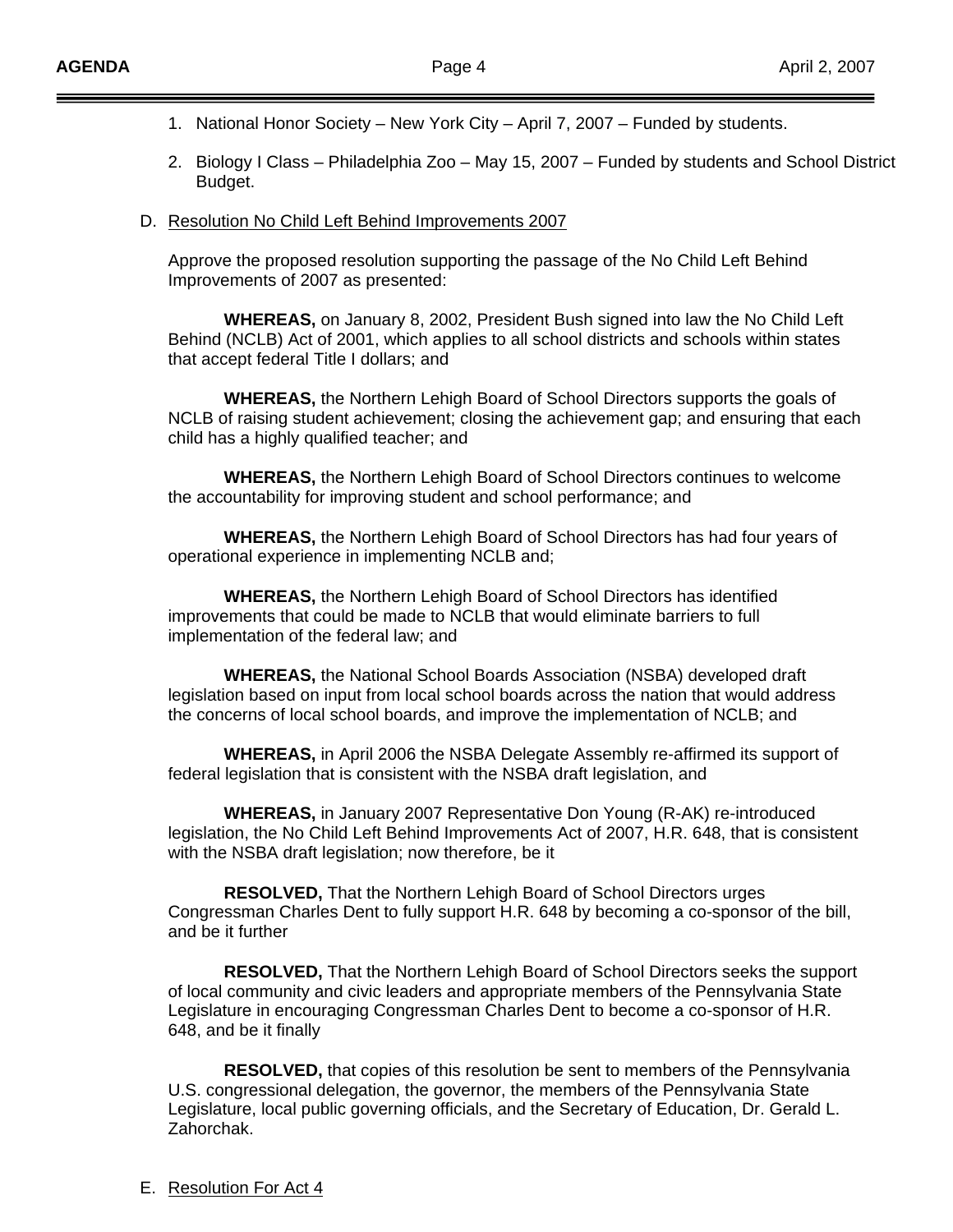1. Approve to remove from the table the following resolution which was tabled at the March 12, 2007 Regular School Board Meeting:

### **RESOLUTION-EXEMPTING CERTAIN OPEN SPACE REAL PROPERTY FROM FURTHER MILLAGE INCREASES IMPOSE ON REAL PROPERTY**

**WHEREAS,** Northern Lehigh School District (hereinafter the "School District") recognized the importance of preserving open space and conserving natural resources located within the boundaries of the School District, including farmland and forests, and allowing more dense future development to occur in other areas; and

**WHEREAS,** on January 19, 1968, the General Assembly of the Commonwealth of Pennsylvania, enacted Act No. 442, P.L. 992 of 1967, as amended by Act No. 153 if 1996, as amended by Act No. 4 of 2006 (hereinafter referred to collectively as the "Act"), for purposes of acquiring and preserving open space property within the Commonwealth; and

**WHEREAS,** under the provisions of the Act, the governing bodies, including a school district, of each taxing district that imposes a tax on certain categories of real property being used for open space purposes may provide for exemption from further millage increases on such property by ordinance or resolution; and

**WHEREAS,** the School District desires to encourage the acquisition and preservation of open space and agricultural real property located within the boundaries of the School District by adoption of a resolution providing exemption from further millage increases imposed on such real property.

NOW, THEREFORE, BE IT RESOLVED BY THE SCHOOL DISTRICT AS FOLLOWS:

 Section 1. The following real property is hereby exempt from further millage increase imposed on such real property:

- (1) Real property in which the open space property interests have been acquired by a local government unit in accordance with the Act;
- (2) Real property that is subject to an easement acquired in accordance with the Act of June 30, 1981 (P.L. 128, No. 43) 3 P.S. Section 901 et seq., known as the "Agricultural Area Security Law"; and
- (3) Real property from which "transferable development rights" (TDR's) have been transferred and retired by a local government unit without their development potential having occurred on other lands:

And provided that the exemption from further millage increases for real property as provided for in clauses (1), (2) or (3) of Section 1 of the Resolution shall be authorized only for real property qualifying for such exemption under the provisions of Section 2(b)(1) of Article VIII of the Constitution of Pennsylvania.

Section 2. The millage freeze authorized by the Resolution shall apply to all eligible real property, whether the real property met the criteria of this Resolution prior to or subsequent to the effective date hereof. For prior acquisitions, the date on which the millage rate shall be frozen shall be the effective date of this Resolution. For subsequent

acquisitions, the date on which the millage rate shall be frozen shall be the date the local government unit completes the acquisition under clauses (1), (2) or (3) of Section 1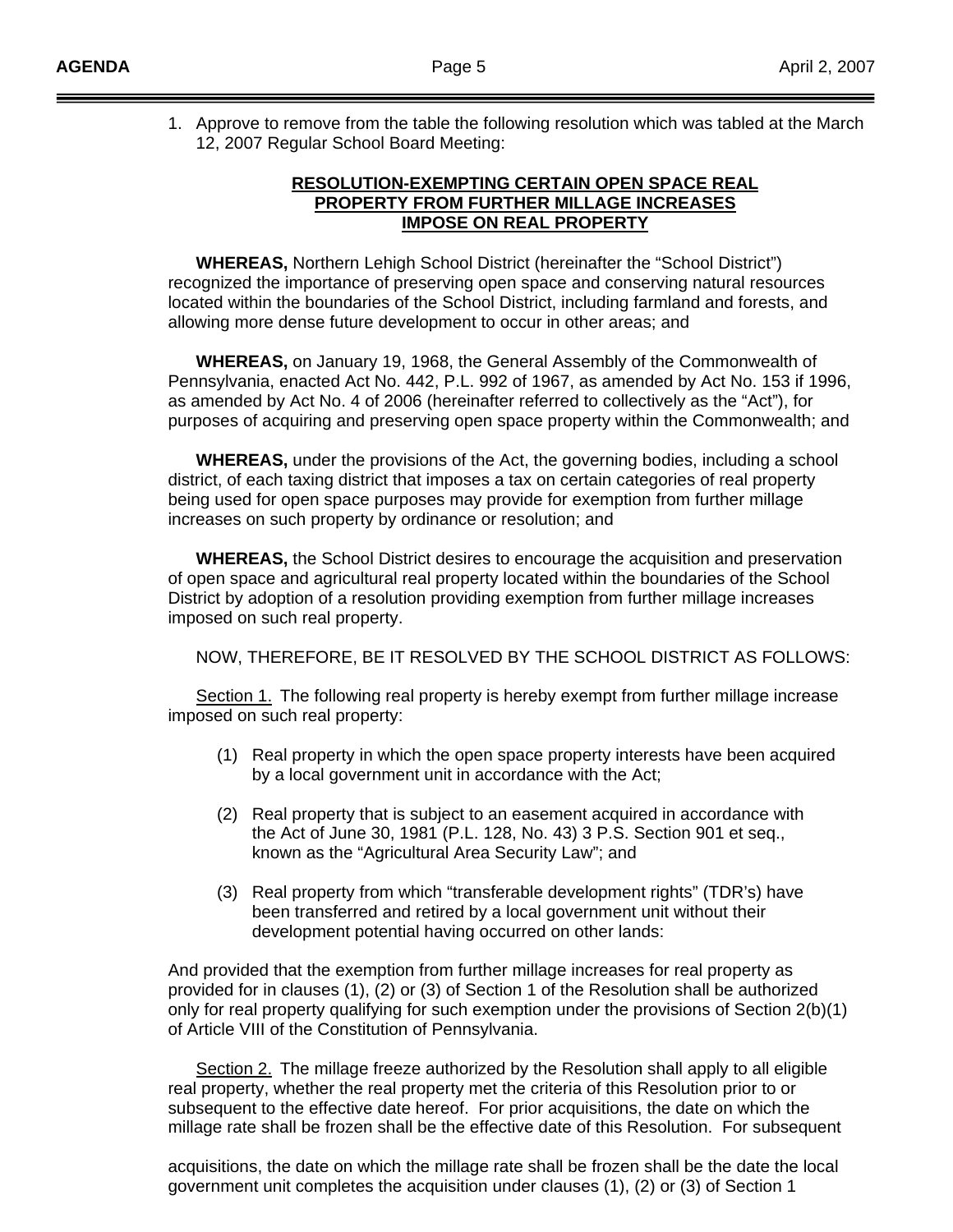hereinabove. The Lehigh County Agricultural Land Preservation Board (hereinafter the "Board") and the Borough of Slatington and the Township of Washington (hereinafter collectively the "Local Municipalities") shall give the School District prompt written notice of

any real properties that have been acquired and are eligible for the freeze or which become eligible for the freeze by submitting to the School District a true and correct copy of the Deed, recorded at the Office of the Recorder of Deeds of Lehigh County, reflecting the open space interest acquisition. Failure of the Board and the Local Municipalities to properly include real property otherwise eligible for the freeze will case loss of exemption for that real property for the next succeeding school year. Upon receipt of such notice, the School District shall in turn give prompt notice to the appropriate tax collection agent of the exact amount of the millage, the date it was frozen, and each parcel to which the freeze applies. The exemptions granted under this Resolution shall not be considered by the State Tax

Equalization Board in deriving the market value of School District real property so as to reduce the subsidy to the School District or to increase the subsidy to any other school district.

 Section 3. Any real property otherwise eligible for exemption hereunder may be released from exemption upon written request of the owner delivered to the School District and the other governing bodies of each taxing district authorizing exemption on or before the real estate tax levy in any school year.

Section 4. The School District may repeal this Resolution at any time; provided, however, that any real property which is subject to the freeze when the Resolution is repealed shall thereafter continue to be frozen, buy only for so long as the properties otherwise continue to be eligible for exemption under the Act.

 Section 5. This Resolution shall become effective only if the governing body of each taxing district, i.e., Lehigh County and either the Borough of Slatington or Washington Township, that imposes a tax on the real property approves the exemption by adoption of an ordinance authorizing such exemption and, if so, on the date the last of the required ordinances becomes effective.

### **VII. CURRICULUM AND INSTRUCTION**

- A. Approve the 2007-2008 Northern Lehigh School District School Calendar as presented. **(Attachment#9)**
- B. Approve to authorize proper officials to ratify a contractual agreement between the Northern Lehigh School district and the Carbon Lehigh Intermediate Unit #21 to continue the Driver Education Program in our district at a cost of \$2,100.00 effective July 1, 2007 through June 30, 2008. There is no increase in the cost of the program over last year. **(Attachment#10)**

## **VIII. OLD BUSINESS**

## **IX. NEW BUSINESS**

### **X. FINANCIAL**